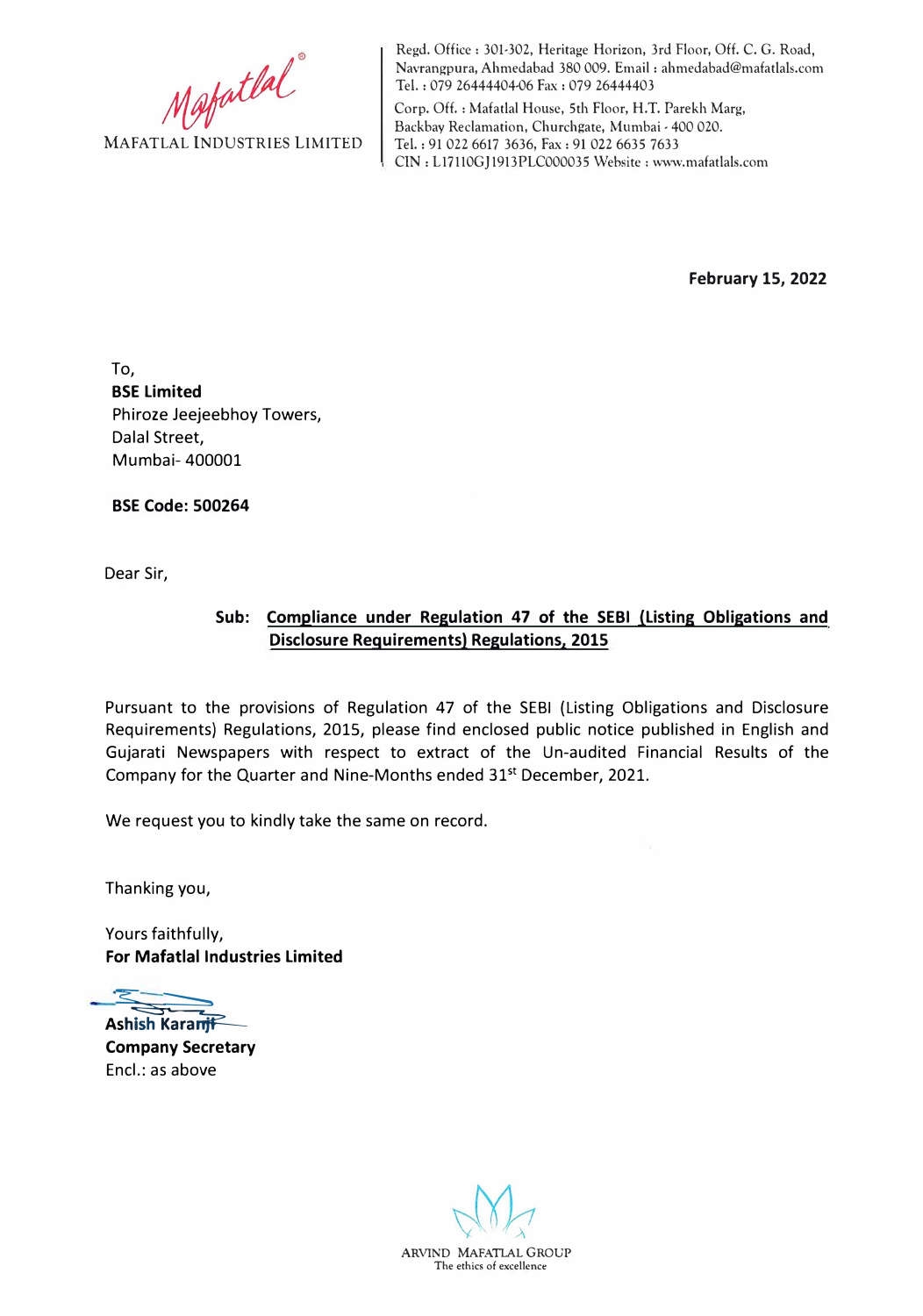

## FINANCIAL EXPRESS

|                                                                                                                                      |                                                                                                                                                                                                                                                                                             |                                    |                                                                     |                        | Metatlal                                            |                                       |                                     |                                   |                                                                |                        |                                                 |                            |                                     |
|--------------------------------------------------------------------------------------------------------------------------------------|---------------------------------------------------------------------------------------------------------------------------------------------------------------------------------------------------------------------------------------------------------------------------------------------|------------------------------------|---------------------------------------------------------------------|------------------------|-----------------------------------------------------|---------------------------------------|-------------------------------------|-----------------------------------|----------------------------------------------------------------|------------------------|-------------------------------------------------|----------------------------|-------------------------------------|
|                                                                                                                                      | Regd. Office: 301-302, Heritage Horizon, 3rd Floor, Off C.G. Road, Navrangpura, Ahmedabad - 380 009<br>Tel: 079-26444404-06; Fax: 079-26444403 Email: ahmedabad@mafatlals.com; Website: www.mafatlals.com<br><b>EXTRACT OF STATEMENT OF STANDALONE AND CONSOLIDATED UNAUDITED FINANCIAL</b> | <b>MAFATLAL INDUSTRIES LIMITED</b> |                                                                     |                        | Corporate Identification No.: L17110GJ1913PLC000035 |                                       |                                     |                                   |                                                                |                        |                                                 |                            |                                     |
| (₹ in lakhs)<br><b>RESULTS FOR THE QUARTER AND NINE MONTHS ENDED 31st DECEMBER. 2021</b><br><b>Consolidated</b><br><b>Standalone</b> |                                                                                                                                                                                                                                                                                             |                                    |                                                                     |                        |                                                     |                                       |                                     |                                   |                                                                |                        |                                                 |                            |                                     |
| Sr.<br>No.                                                                                                                           | <b>PARTICULARS</b>                                                                                                                                                                                                                                                                          | For the three months<br>ended on   |                                                                     |                        | For the nine<br>ended on<br>months ended on         |                                       | For the year                        | For the three months<br>ended on  |                                                                |                        | For the nine<br>months ended on                 |                            | For the year<br>ended on            |
|                                                                                                                                      |                                                                                                                                                                                                                                                                                             | 31st Dec.<br>2021                  | 30th Sept.<br>2021<br>Unaudited   Unaudited   Unaudited   Unaudited | 31st Dec,<br>2020      | 31st Dec.<br>2021                                   | 31st Dec,<br>2020<br><b>Unaudited</b> | 31st Mar.<br>2021<br><b>Audited</b> | 31st Dec.<br>2021                 | 30th Sept.<br>2021<br><b>Unaudited   Unaudited   Unaudited</b> | 31st Dec.<br>2020      | 31st Dec.<br>2021<br><b>Unaudited Unaudited</b> | 31st Dec.<br>2020          | 31st Mar.<br>2021<br><b>Audited</b> |
| $\overline{\mathbf{1}}$<br>$\overline{2}$                                                                                            | <b>Totel Income from Operations</b><br>Net Profit / (Loss) for the period                                                                                                                                                                                                                   | 20,147.81                          | 33,047.35                                                           | 19,391.04              | 65,600.07                                           | 41.591.66                             | 63,784.20                           | 20.194.73                         | 33,199.06                                                      | 19,406.84              | 65,887.60                                       | 41,619.10                  | 63,852.03                           |
| $\overline{3}$                                                                                                                       | (before Tax, Exceptional and/or Extraordinary items)<br>Net Profit / (Loss) for the period before tax<br>(after Exceptional and / or Extraordinary items)                                                                                                                                   | 129.36<br>129.36                   | 2,826.71<br>2.826.71                                                | (898.90)<br>(2,830.91) | 2,403.42<br>1.386.70                                | (4,742.19)<br>(8,493.31)              | (5,027.65)<br>(9, 111.03)           | 119.39<br>119.39                  | 2,825.81<br>2,825.81                                           | (904.65)<br>(2,836.66) | 2,403.31<br>1,386.59                            | (4, 753, 44)<br>(8,504.56) | (5,047.78)<br>(9, 131.16)           |
| $\overline{\mathbf{4}}$<br>5 <sup>5</sup>                                                                                            | Net Profit / (Loss) for the period after tax<br>(after Exceptional and/or Extraordinary items)<br>Total Comprehensive Income for the period                                                                                                                                                 | 129.36                             | 2,678.59                                                            | (2,830.91)             | 1,161.90                                            | (8,493.31)                            | (9,375.42)                          | 119.39                            | 2.677.69                                                       | (2,836.66)             | 1,161.79                                        | (8,504.56)                 | (9,396.81)                          |
| $6\phantom{a}$                                                                                                                       | [Comprising Profit / (Loss) for the period (after tax)<br>and Other Comprehensive Income (after tax)]<br><b>Equity Share Capital</b>                                                                                                                                                        | (14, 551.53)<br>1,403.33           | 21,387.23<br>1.399.43                                               | (2,519.24)<br>1,391.28 | 15,806.44<br>1,403.33                               | 11,142.45<br>1,391.28                 | 1,392.43                            | 18,173.89 (14,561.50)<br>1.403.33 | 21,386.33<br>1,399.43                                          | (2,524.99)<br>1,391.28 | 15,806.33<br>1,403.33                           | 11,131.20<br>1.391.28      | 18,152.50<br>1.392.43               |
| $\overline{7}$<br>8                                                                                                                  | Reserves (excluding Revaluation Reserve)<br>(Loss) / earnings per share                                                                                                                                                                                                                     |                                    | 1.501                                                               | <b>HIVO</b>            |                                                     | m.                                    | 45,270.66                           |                                   |                                                                |                        |                                                 |                            | 45,256.20                           |
|                                                                                                                                      | (face value of Rs. 10/- per share) (not annualized)<br>Basic<br><b>Diluted</b>                                                                                                                                                                                                              | 0.93<br>0.93                       | 19.23<br>19.23                                                      | (20.35)<br>(20.35)     | 8.34<br>8.31                                        | (61.05)<br>(61.05)                    | (67.38)<br>(67.38)                  | 0.86<br>0.85                      | 19.22<br>19.22                                                 | (20.39)<br>(20.39)     | 8.34<br>8.31                                    | (61.13)<br>(61.13)         | (67.53)<br>(67.53)                  |
| Notes:                                                                                                                               | The said results have been reviewed by the Audit Committee and approved by the Board of Directors of the Company at its meeting held on 14th February, 2022.                                                                                                                                |                                    |                                                                     |                        |                                                     |                                       |                                     |                                   |                                                                |                        |                                                 |                            |                                     |

2 The above is an extract of the detailed format of the Financial Results for the quarter and nine months ended 31st December, 2021 filed with the Bombay Stock Exchange under Regulation 33 of the SEBI (Listing Obligations and Disclosure Requirements) Regulations, 2015. The full format of the said Financial Results are available 00 the website of the Company at 'Www.mafaUals.com' and also available on the website of Stock Exchange at 'www.bseindia.com'.

**Place: Mumbai ARVIND MAFATLAL GROUP <b>Place: Mumbai ARVIND MAFATLAL GROUP**<br> **Date : 14<sup>th</sup> February, 2022** The ethics of excellence The ethics of excellence The ethics of excellence<br>
The ethics of excellence<br>
The ethics of excellence<br>
The ethics of excellence<br>
The ethics of excellence<br>  $\frac{1}{2}$ 

By Order of the Board<br>For Mafatlal Industries Limited<br>H.A.MAFATLAL For **Mafatlal Industries** Limited H.A.MAFATLAL<br>CHAIRMAN<br>DIN:- 00009872